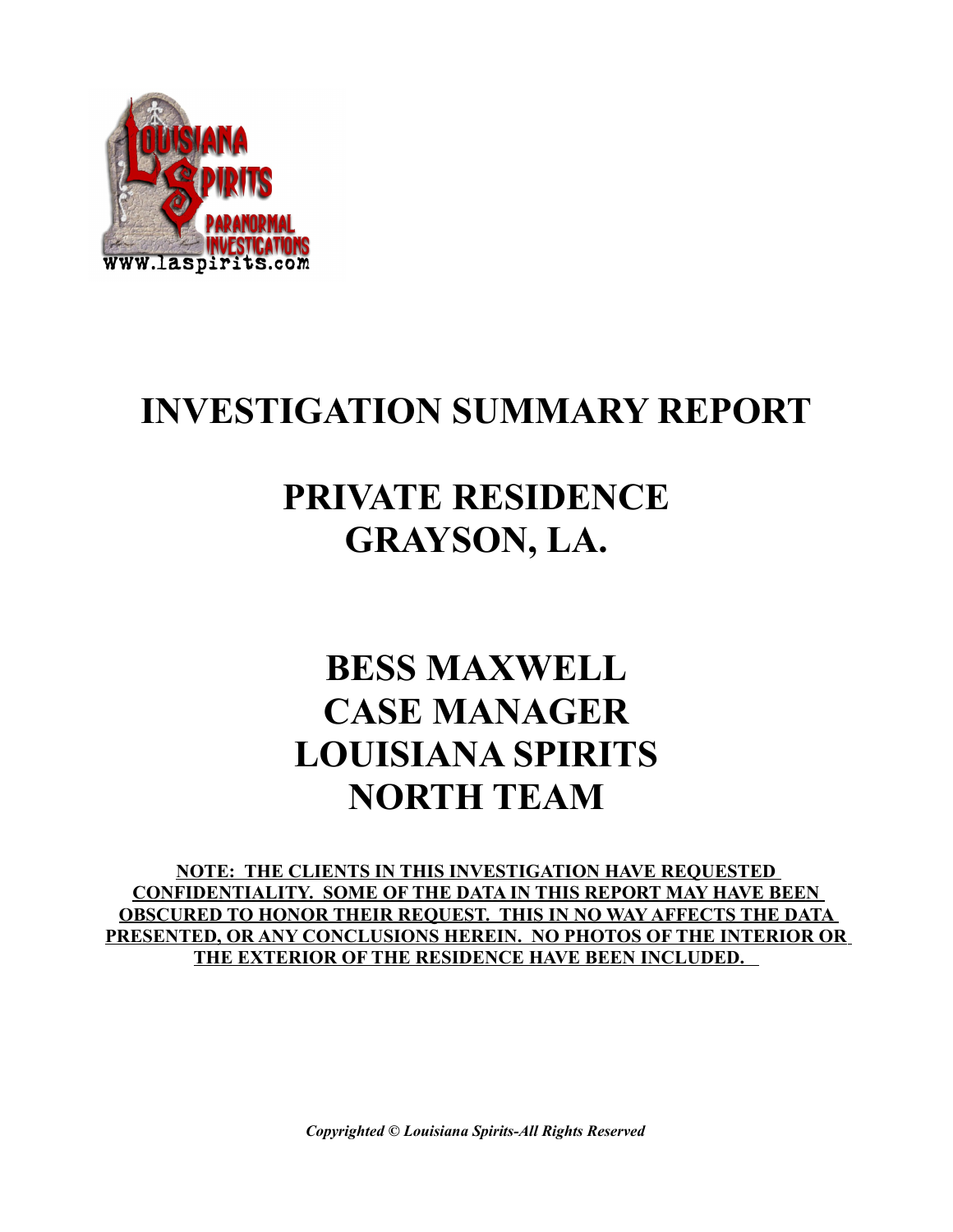# **HISTORY**

The home was built in the 1950's to 1960's era. It is of wood construction.

# **CLAIMS**

The client is a lady raised in the home. Her mom still lives there. Shower door opens and strange things are often spotted in the home. Unusual shapes are often seen on the hone video security system. There is a cabinet in the bedroom that seems to open by itself. The left side is latched and is usually the side that opens first.

## **INVESTIGATION**

DATE OF INVESTIGATION: January 13<sup>th</sup>, 2018

#### PARTICIPANTS: BESS MAXWELL, CONNIE WILLIAMSON, AND KIRK CORMIER

EQUIPMENT: Digital Cameras, Infrared cameras and DVR system, Digital audio recorders, Ion Counters, P-SB7 Spirit Box, Infra-sound detection equipment, Digital thermometers, REM-Pod, Various EMF meters are used.

INVESTIGATION: At the time and places tested, no anomalous photos were taken. No data was noted on video. Nothing unusual was detected by geophone. No high EMF fields were noted inside the home except by appliances or electrical devices. The normal fields are not believed to be a problem, as the range is very limited. No anomalous hot spots or cold spots were noted. No anomalous motions were noted. Three standard digital EVP voices were recorded. No EVP clips were formed using the P-SB7, as an added energy source.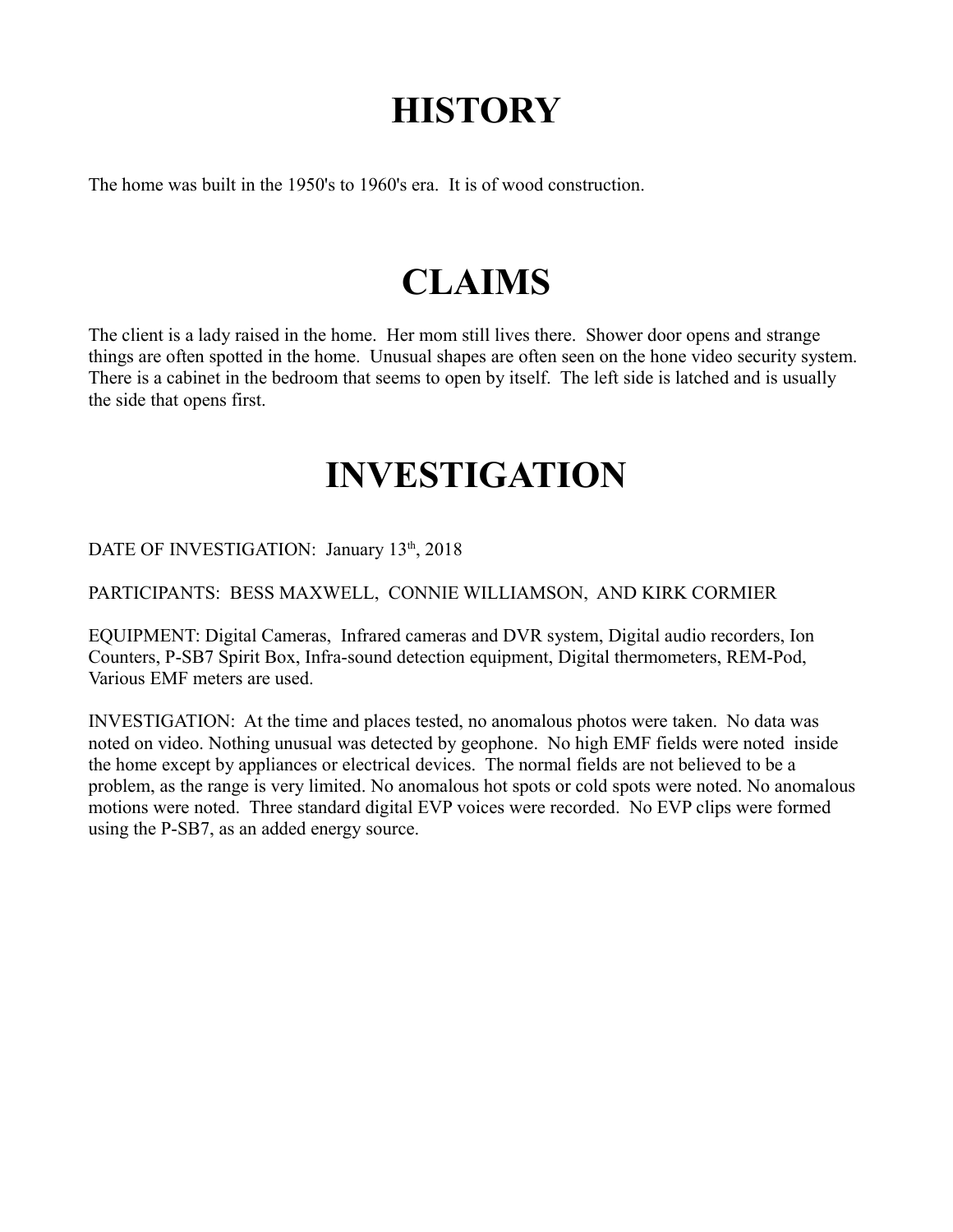### **AUDIO**

## **THREE EVP CLIPS**

CLIP ONE: Connie Williamson: "Can we see you?" Child's Voice: "Me."

CLIP TWO: Sound of human whistling.

CLIP THREE: Connie Williamson: "How old are you?" Small, childlike voice answers, but the answer is not clear.